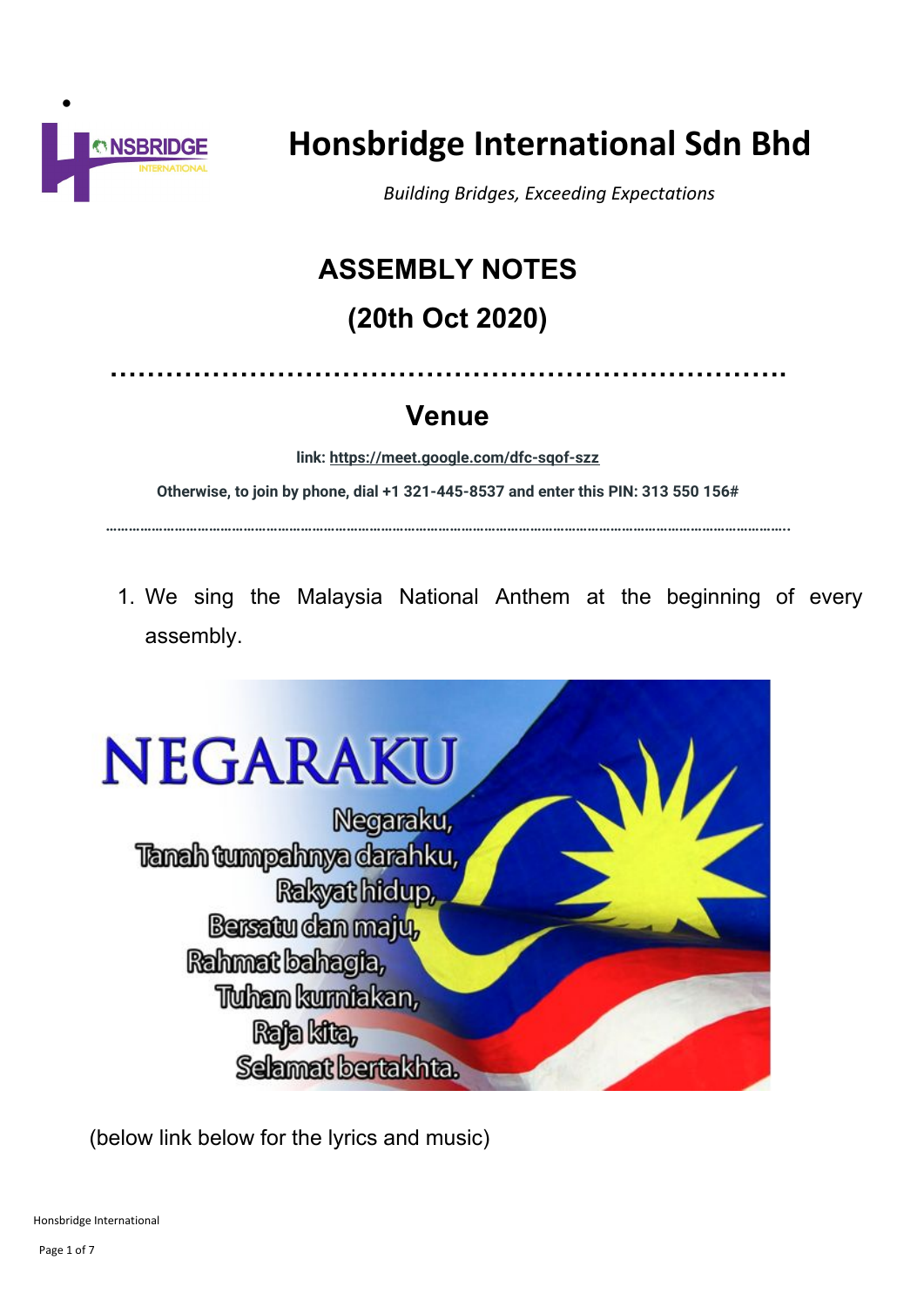## **1. Stay safe and be disciplined on your online learning.**

Selangor has the second highest Covid 19 cases. The school is closed to all students for physical class but we are going to continue on with online learning.

| <b>Cases by States</b> |                         | Oct 19, 2020  |
|------------------------|-------------------------|---------------|
| #                      | <b>TOTAL</b>            | <b>DEATHS</b> |
| Sabah                  | 8,082<br>↑ 643          | 64            |
| Selangor               | 3,357<br>$\uparrow$ 107 | 25            |
| <b>Kuala Lumpur</b>    | 17<br>2,853             | 19            |

## Link on the [confirmed](https://www.nst.com.my/covid-19/index.html) cases in KL and Selangor

#### **CASES BY LOCATION**

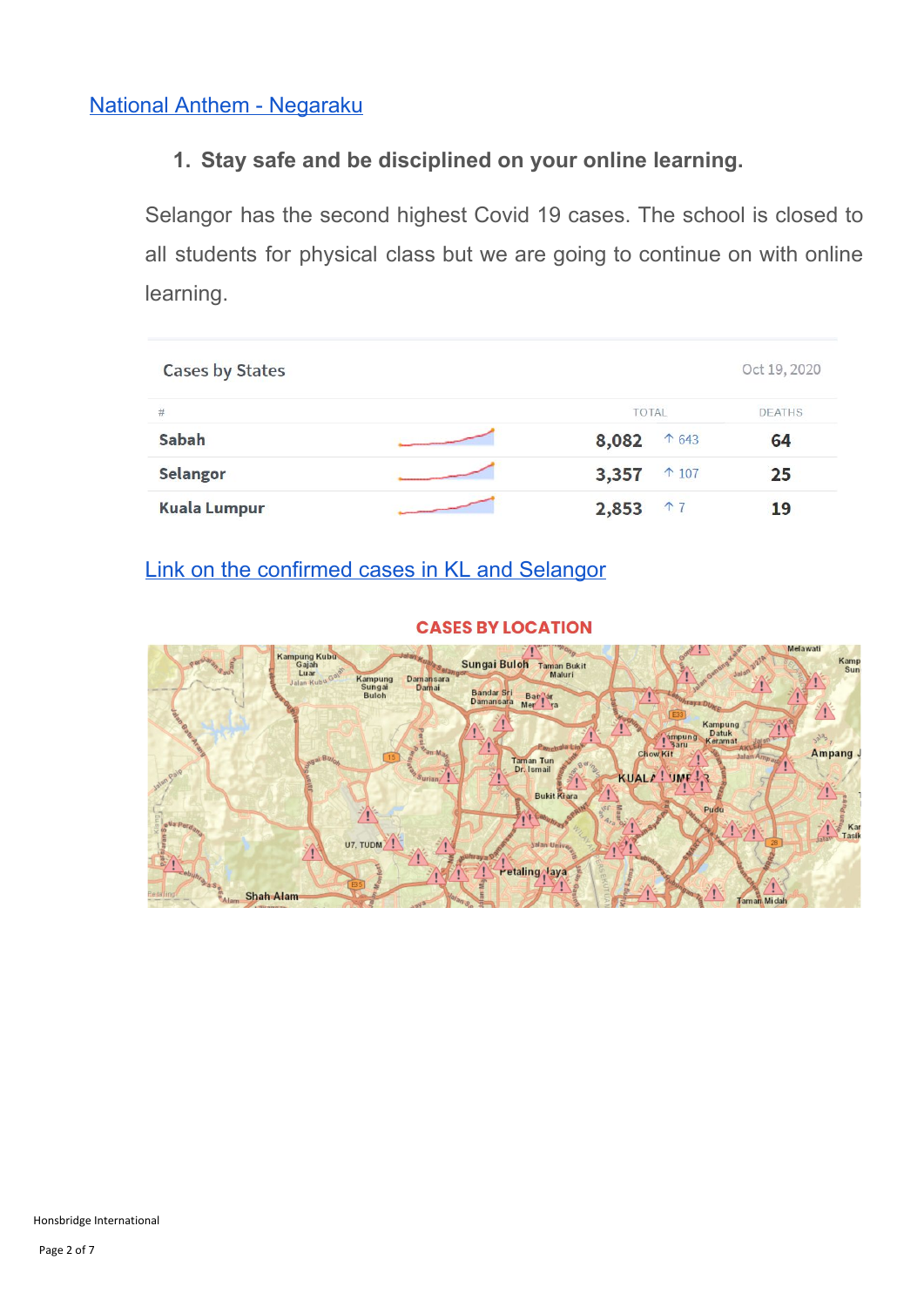## **2. Student Leadership committee application is opened**

We have opened the applications for students who are interested to join the Honsbridge Principal Committee (HPC) under Ms. Hang, Honsbridge The Prefectorial Board (HPB) under Ms. Sarah for secondary and Ms. Christina for primary and Honsbridge Sports Committee (HSC) under Mr. Tan.

Our existing members do encourage your friends to participate in the school leadership committee.

We have a new HPC member in training Niko from G26A to present a few words on his experience as the leadership team.

We would like to invite from the other leadership group to present a few works.

From the prefect board………

From the sports committee, new applicants Vitthal G26B

Please refer to your 1Cube announcement for the application online form.

<https://forms.gle/YWnun3DT6PT5ZEju6>

The closing date is tomorrow.

There are still vacancies in the HPC for presenter and also designer, primary and secondary prefects and junior house captains.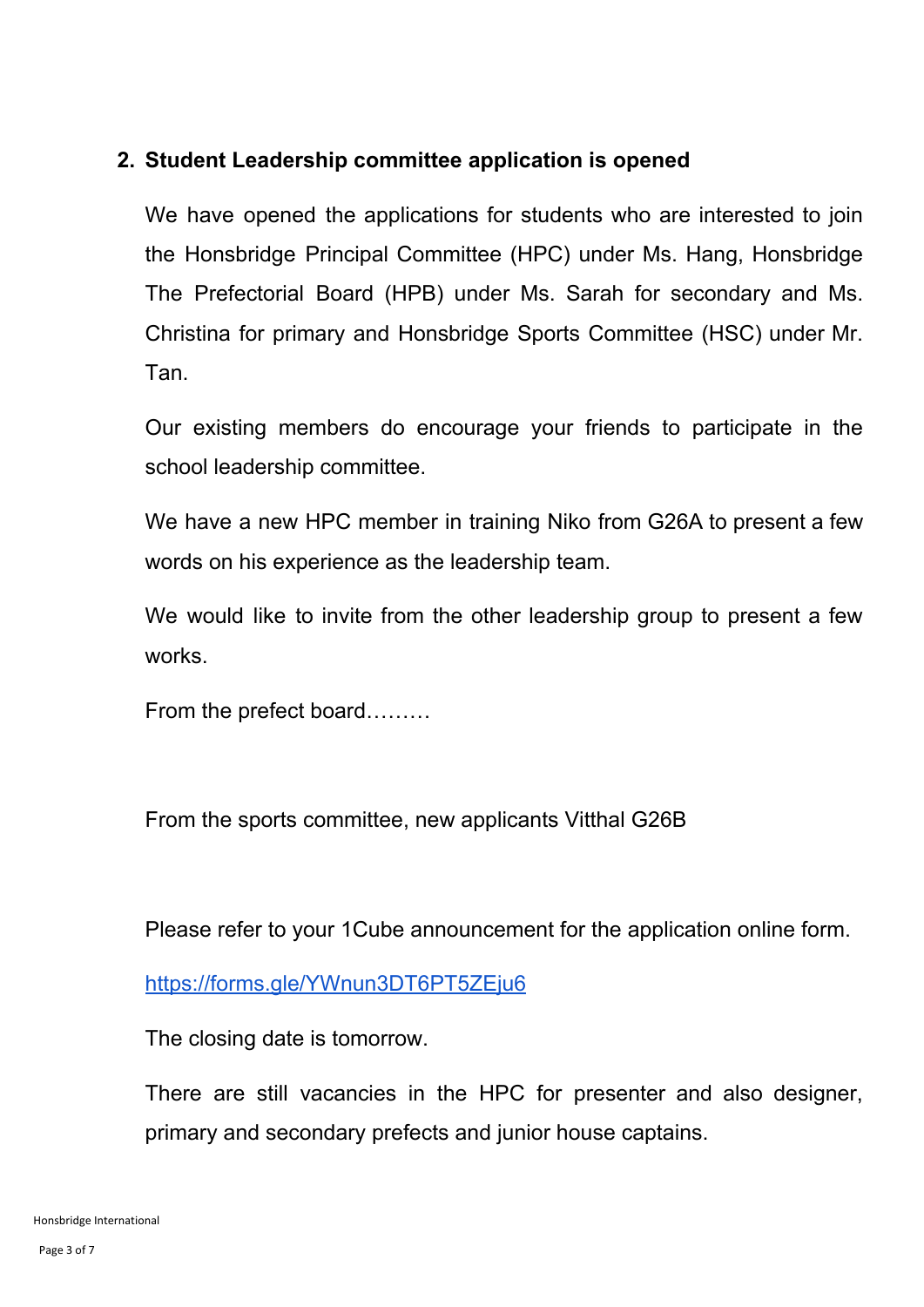The announcement of the new members will be made on the 27th of October for the preliminary members of the student leadership Committee. These new members shall be on probation and they will be guided to carry out their duties. The school will be pleased to give confirmation of their appointment after evaluation of their performance.

### **3. December Holiday lessons**

Holiday lessons are scheduled for 30 Nov to 17 Dec. Please plan your activities for the December holiday to include the holiday lessons for G23, G26, J20 and SJ6.

### **4. Discipline (presented by Ms. Sarah)**

Based on the teachers' observation last week, many of the students were not serious during lessons online. The rules listed below have been repeated but to no avail. So from Monday (19th Oct 2020) onwards, we will take disciplinary action against students who do not comply with the online class's rules:

1. **Your webcam has to be turned on throughout the lesson. As a responsible learner, you should always make sure your computer is facing an appropriate background. This is to create an environment that will promote learning.**

2. **Your webcam must be facing your top and front of the upper body (face-shoulder-collarbone) till upper limbs. Do not forget**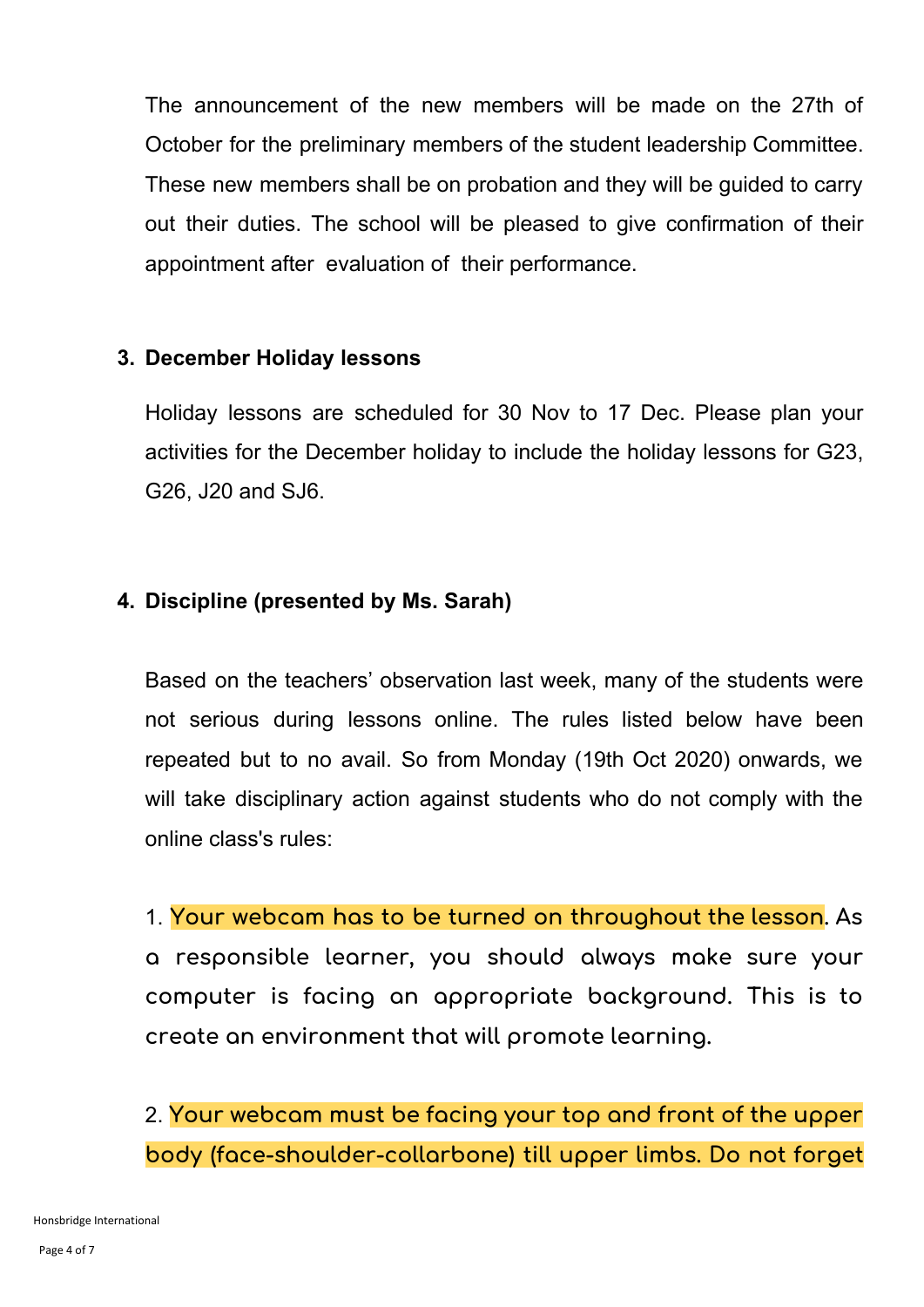**to wear your school uniform for your online lessons as well.**

3. **Make it a point to mute your mic immediately after speaking. Maybe put a sign on your computer with a sticky note "Mute Mic" as a reminder.**

4. **You must only respond/answer questions if the teacher gives you permission to do so. Do not interrupt the teachers when they are in the midst of presenting their lessons. Please wait for your turn to speak.**

5. **Do not spam the chat box. Please don't take advantage of your connection with the other students in your online classroom to post irrelevant comments, links, or thoughts.**

6. **You are encouraged to use the chatbox to ask and clarify any questions you may have regarding your online lessons. Not only that, you may also use the chatbox to request permission to go for toilet breaks**.

7. **Be kind. If you wouldn't say it face to face, don't say it online. When you're learning online, you're safe behind a screen, but that's no excuse to be ill-mannered or say things you would never say in public to your classmates**.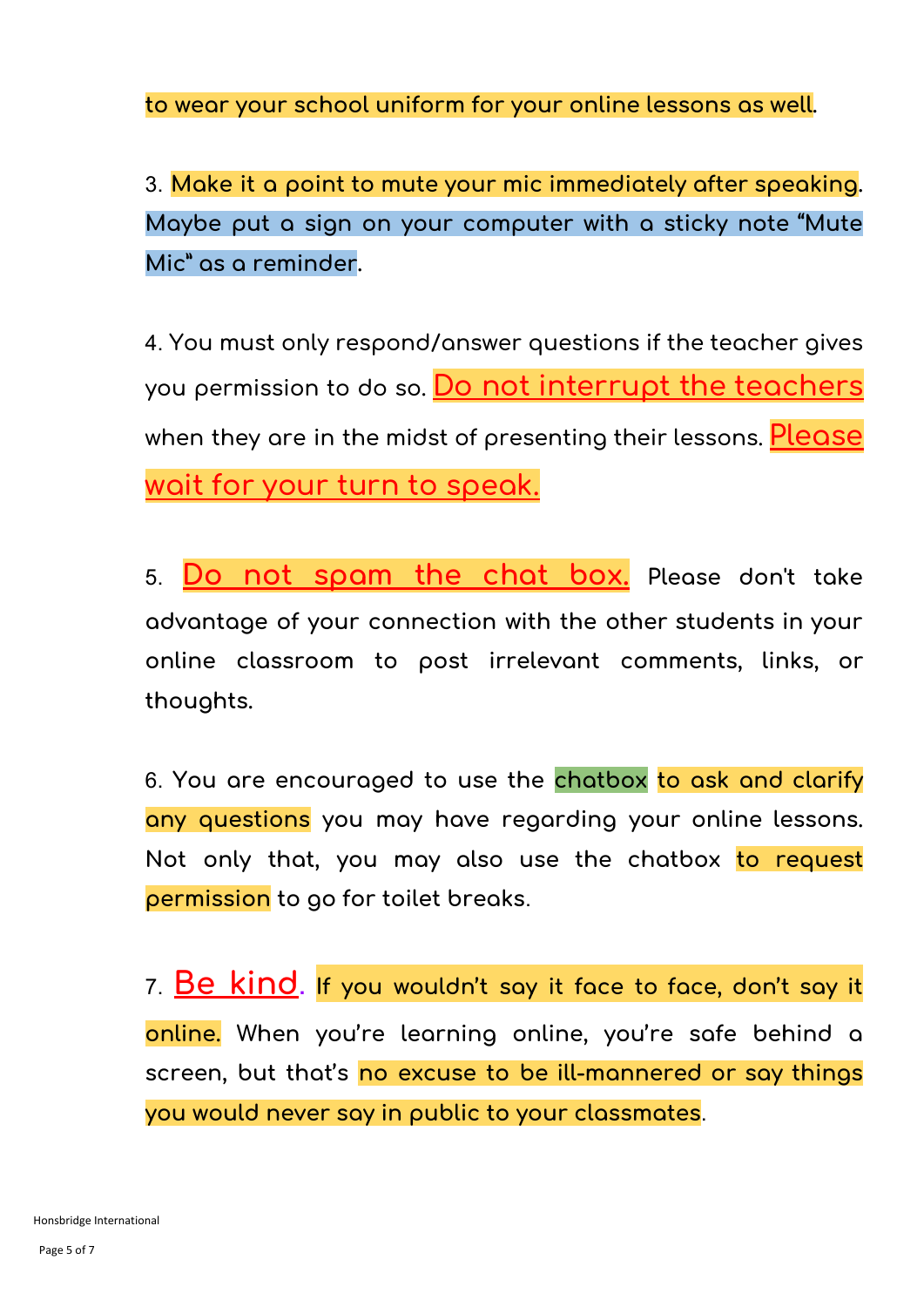8. **You are not allowed to have your pets with you during your online lessons. This is to avoid you and your classmates from getting distracted.**

9. **Please be responsible and serious about your own learning by submitting your homework on time/taking down notes during lessons. Do not allow your classmates to copy your notes if they were absent because they woke up late or decided not to attend class. If you were absent with reason (parents have informed the school), please communicate with your subject teacher so that he/she will assign you a classmate to assist you.**

**10. Follow all the rules.**

If you fail to obey any of the above, your access to online classes may be suspended.

### **5. Reminder:**

- a) No enrichment after assembly except for the HRT class for seniors.
- b) Friday PE arrangement 23 Oct 2020 and please log on to the respective hangout meet code
- P1-P4: Online PE as usual : Code FridayPE
- SJ6: Malay Ms. Nurul : Code primarySJ6
- J20A: English Mr. Azraf : Code J20A
- J18A/B/C: English- Ms. Sarah: Code J18
- G26A/B:Chemistry Dr. Billy : Code G26